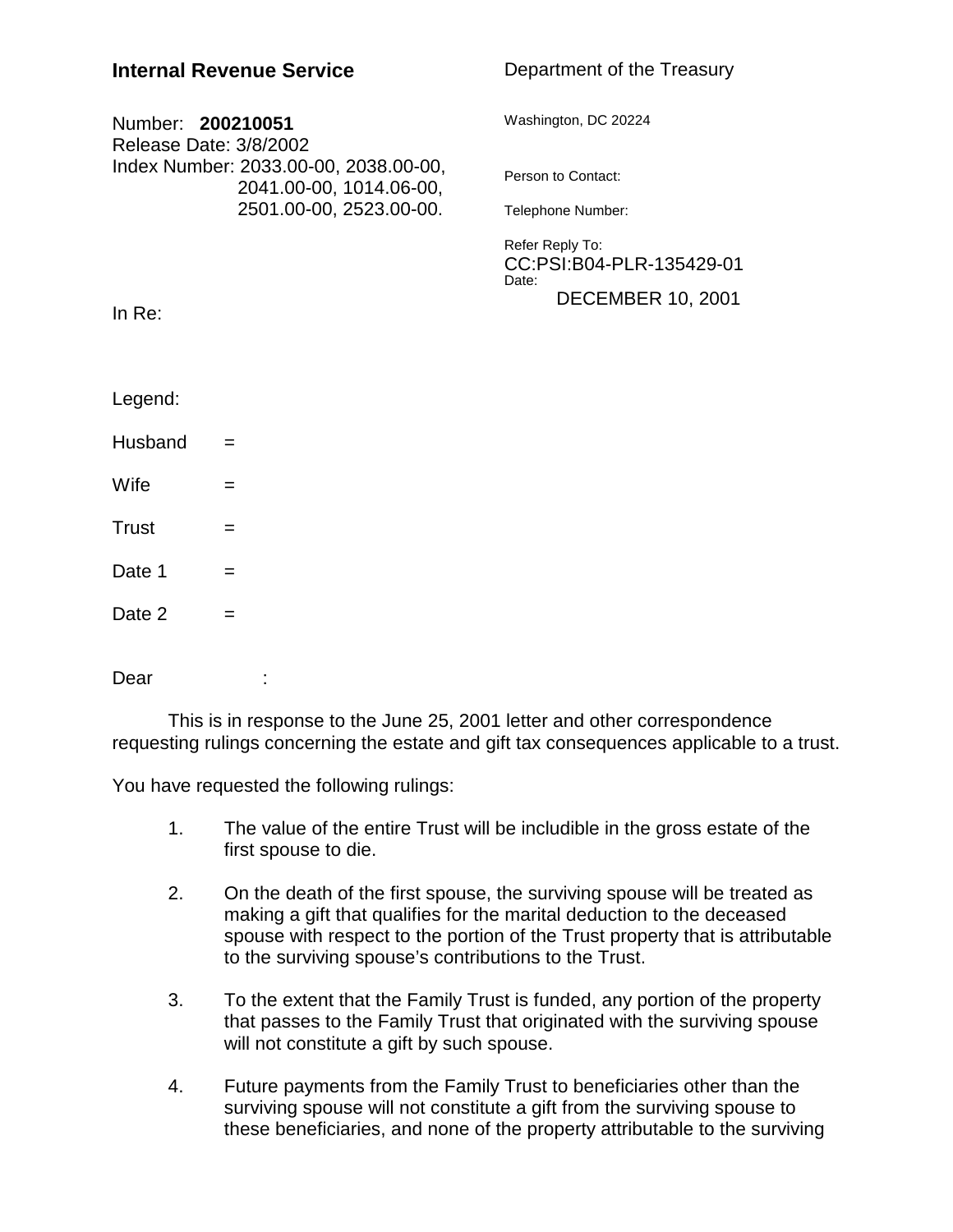spouse held in the Family Trust will be includible in the estate of the surviving spouse.

The facts submitted are as follows:

Husband and Wife, collectively the Donors, created Trust on Date 1. Trust was amended and restated on Date 2. Trust is funded with assets that the Donors own as joint tenants with right of survivorship or in their individual capacity.

Article VI of Trust provides that the Trust may be altered or amended by either Donor with the consent of the trustee(s) while both Husband and Wife are living. Article VI further provides that during the joint lives of Husband and Wife, the Trust may be revoked by either of the Donors, in whole or in part, and the trustee(s) shall, if so directed, transfer and convey in accordance with the direction of the Donors, any or all of the Trust property then held. Upon the death of either Husband or Wife, the Trust will become irrevocable.

Article XVIII provides that during the joint lives of the Donors, the trustee(s) shall pay all of the net income to the Donors, unless the Donors request in writing that a portion of such income be added to the principal. Article XVIII further provides that the trustee(s) shall pay to the Donors, or in accordance with their instructions, so much of the principal as the Donors, or either Donor, may request.

Article XIX provides for division of Trust upon the death of the first of the Donors to die.

Article XIX, Paragraph A provides that an amount of Trust property equal to the maximum marital deduction allowable to the deceased spouse's gross estate reduced by the amount necessary to create the largest taxable estate, which after utilizing the unified credit, will result in no tax due is to be transferred to a Marital Trust. During the life of the surviving spouse, the trustee(s) shall pay the net income to the surviving spouse at least quarter-annually, and such amounts of principal as the surviving spouse may direct. Upon the death of the surviving spouse, the trustee(s) shall pay over any remaining principal to such persons that the surviving spouse shall appoint by his or her Last Will.

Article XIX, Paragraph B provides that the remaining balance of Trust property is to be placed in a Family Trust. During the life of the surviving spouse, the trustee(s) is to pay all the net income to the surviving spouse. The trustee(s) may also pay so much principal allocated to the Family Trust to or for the benefit of surviving spouse and the issue of both Donors, as the trustee(s) shall deem advisable for their health, support, maintenance, or education. Upon the death of the surviving spouse, the remaining income and principal in the Family Trust shall be distributed to the Donor's living issue per stirpes.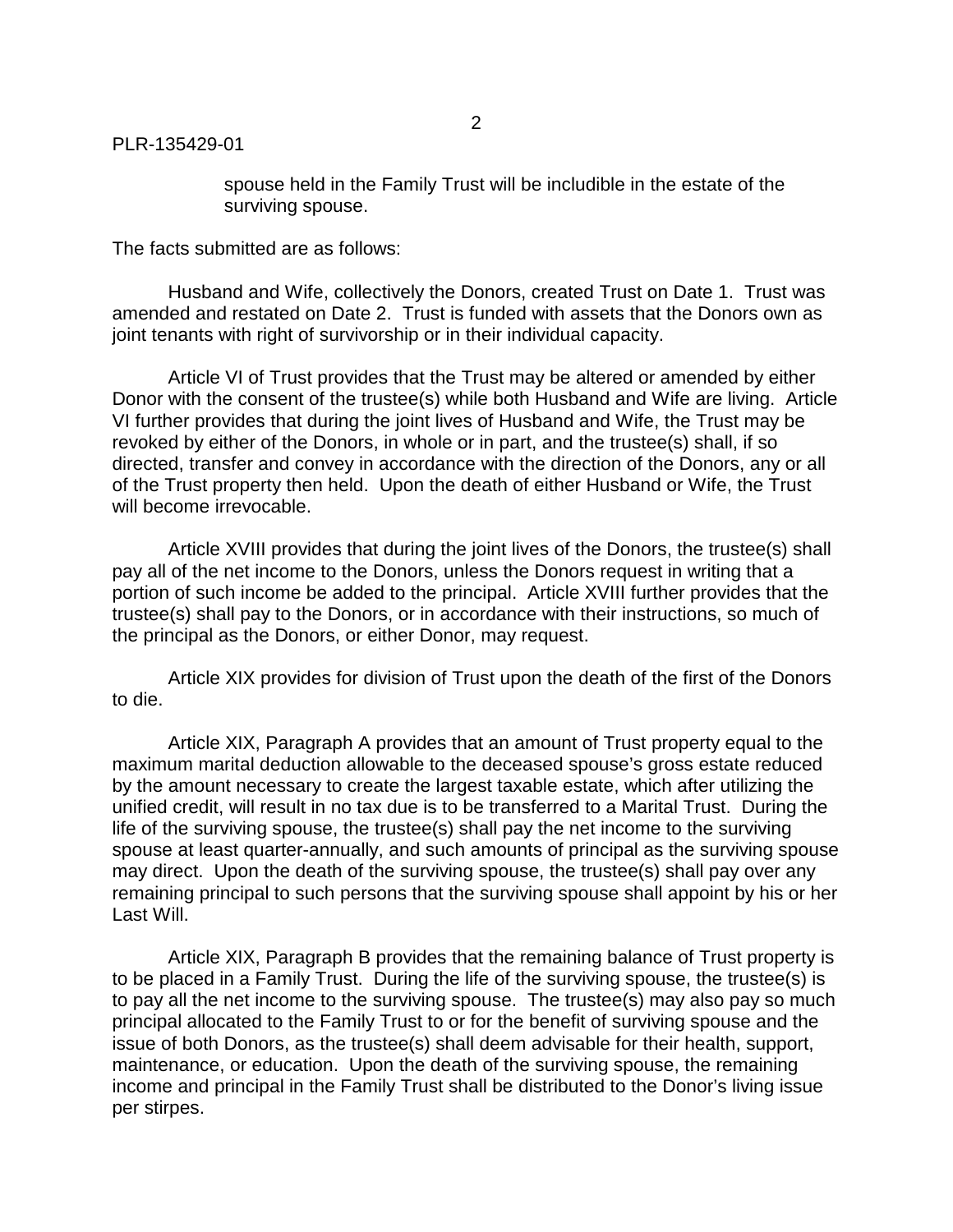Article XXVII of Trust provides that the following persons will act as trustee(s) in the following order of succession: 1) Husband and Wife shall act as co-trustees during their joint lives, 2) the surviving Donor, 3) the living children of the Donors jointly or the survivor(s) of Donors' children, 4) trustee(s) chosen by a majority of the beneficiaries, and 5) additional or successor trustees may be appointed by the trustees then serving.

## LAW AND ANALYSIS

## Ruling 1

Section 2001(a) of the Internal Revenue Code imposes a tax on the transfer of the taxable estate of every decedent who is a citizen or resident of the United States.

Section 2033 provides that the value of the gross estate shall include the value of all property to the extent of the interest therein of the decedent at the time of his death.

Section 2038(a) provides that the value of the gross estate includes the value of all property, to the extent of any interest therein, of which the decedent has at any time made a transfer (except in case of a bona fide sale for adequate and full consideration in money or money's worth), by trust or otherwise, where the enjoyment thereof was subject at the date of death to any change through the exercise of a power by the decedent to alter, amend, revoke, or terminate the interest in the property or where the decedent relinquished this power during the three-year period ending on the date of the decedent's death.

Section 2041(a)(2) provides that the value of the gross estate shall include the value of all property to which the decedent possesses, at the time of his death, a general power of appointment created after October 21, 1942.

Section 2041(b)(1) provides that the term "general power of appointment" means a power that is exercisable in favor of the decedent, the decedent's estate, the decedent's creditors, or the creditors of the decedent's estate, except that a power to consume, invade, or appropriate property for the benefit of the decedent that is limited by an ascertainable standard relating to health, education, support, or maintenance of the decedent is not deemed a general power of appointment.

Section 20.2041-1(b)(2) of the Estate Tax Regulations provides that the term "power of appointment" does not include powers reserved by the decedent to himself within the concept of sections 2036 to 2038.

Section 1014(a) provides that the basis of property in the hands of a person acquiring the property from a decedent or to whom the property passed from a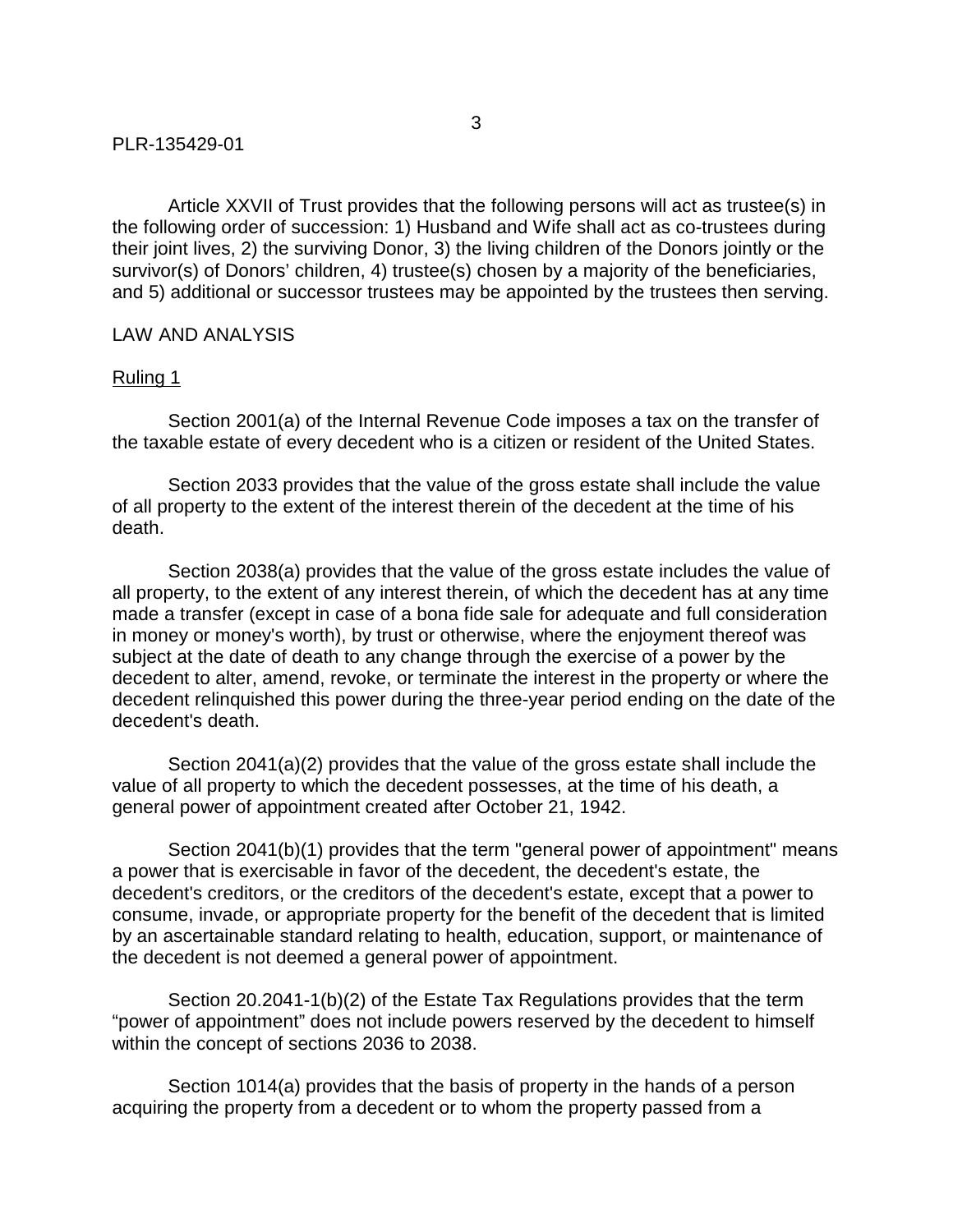decedent is the fair market value of the property at the date of the decedent's death (or alternate valuation date).

Section 1014(b)(9) provides that, for purposes of section 1014(a), property acquired from the decedent includes property acquired from the decedent by reason of death, form of ownership, or other conditions, including property acquired through the exercise or non-exercise of a power of appointment, if the property is required to be included in determining the value of the decedent's gross estate for federal estate tax purposes.

Section 1014(e), however, provides an exception to the general rule of section 1014(a). Under section 1014(e), if appreciated property was acquired by the decedent by gift during the one-year period ending on the date of the decedent's death, and the property is acquired from the decedent by, or passes from the decedent to, the donor of such property, the basis of such property in the hands of the donor is the adjusted basis of the property in the hands of the decedent immediately before the death of the decedent.

In this case, each Donor holds a power to revoke the entire trust during their joint lifetime. Thus, the portion of the Trust property that the deceased Donor transferred to the Trust would be includible in the deceased Donor's gross estate under section 2038.

Either Donor has the power to direct the trustee(s) to pay so much of the principal as the Donor may request to himself or in any other manner in accordance with the Donor's instructions. This power is not limited to specific individuals, and can be exercised in favor of Donor, Donor's creditors, Donor's estate, and the creditors of Donor's estate. Thus, the portion of the Trust property that the surviving Donor transferred to the Trust would be includible in the deceased Donor's gross estate under section 2041.

In addition, section 1014(e) will apply to any Trust property includible in the deceased Donor's gross estate that is attributable to the surviving Donor's contribution to Trust and that is acquired by the surviving Donor, either directly or indirectly, pursuant to the deceased Donor's exercise, or failure to exercise, the general power of appointment over the Trust property.

#### Ruling 2

Section 2501 imposes a tax for each calendar year on the transfer of property by gift during such calendar year by any individual, resident or nonresident.

Section 25.2511-2(b) of the Gift Tax Regulations provides that as to any property, or part therein, of which the donor has so parted with dominion and control as to leave in him no power to change its disposition, whether for his own benefit or for the benefit of another, the gift is complete. Section 25.2511-2(c) provides that a gift is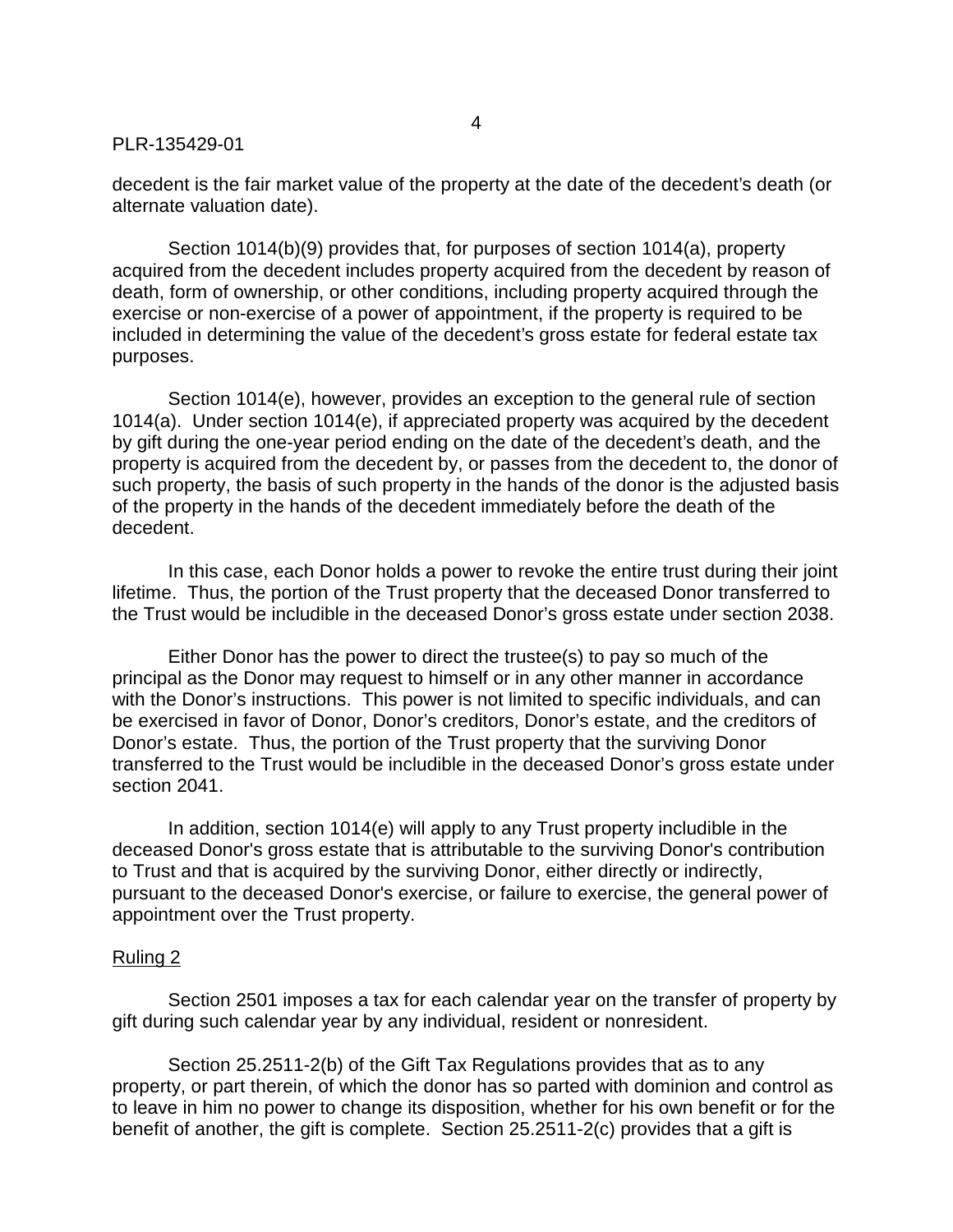incomplete in every instance in which a donor reserves the power to revest the beneficial title to the property in himself.

Section 2523 provides that where a donor transfers during the calendar year by gift an interest in property to a donee who at the time of the gift is the donor's spouse, there shall be allowed as a deduction in computing taxable gifts for the calendar year an amount with respect to such interest equal to its value.

In this case, the surviving Donor will relinquish dominion and control over his or her interests in the Trust property on the death of the first Donor. Accordingly, on the death of the first Donor, the surviving Donor will make a completed gift under section 2501 of the surviving Donor's entire interest in Trust. This gift will qualify for the marital deduction under section 2523.

## Ruling 3

 As discussed above, the surviving Donor is treated as making a completed gift of his or her interest in Trust on the death of the first deceasing Donor. Also, as discussed above, a portion of Trust property will be subject to inclusion in the deceased Donor's gross estate under section 2038, and a portion will be subject to inclusion under section 2041. Accordingly, to the extent the Family Trust is funded, property passing to the Family Trust is treated as passing from the deceased Donor, and not from the surviving Donor.

## Ruling 4

 Any future payments from the Family Trust to beneficiaries other than the surviving Donor will not constitute a gift from the surviving Donor to those beneficiaries. None of the assets held in the Family Trust will be includible in the surviving Donor's gross estate, since the surviving Donor will possess only an income interest with respect to the assets in the Family Trust.

In accordance with the Power of Attorney on file with this office, a copy of this letter is being sent to the taxpayer.

Except as expressly provided herein, no opinion is expressed or implied concerning the tax consequences of any aspect of any transaction or item discussed or referenced in this letter.

The rulings contained in this letter are based upon information and representations submitted by the taxpayer and accompanied by a penalty of perjury statement executed by an appropriate party. While this office has not verified any of the material submitted in support of the request for rulings, it is subject to verification on examination.